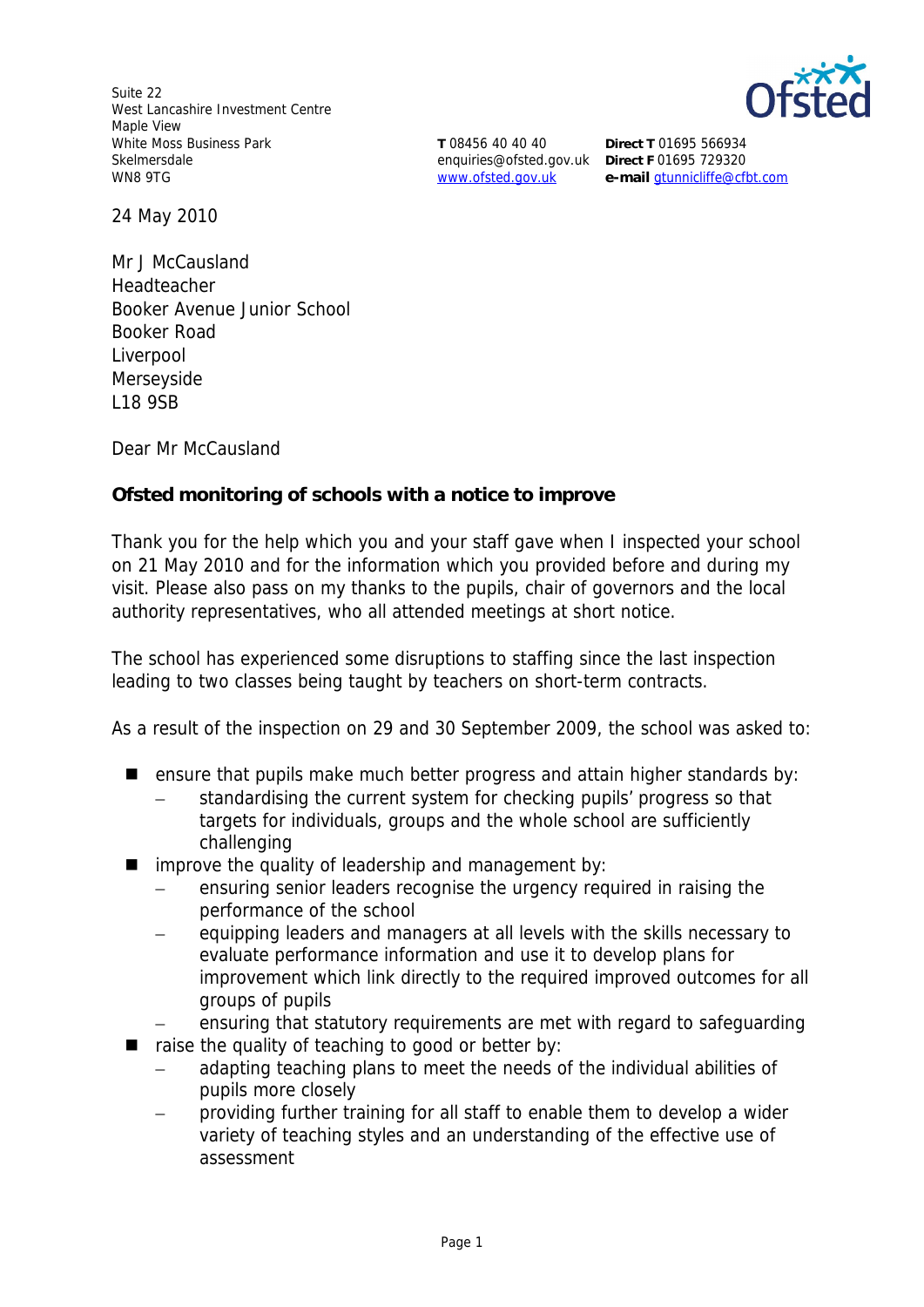

– increasing the pace of lessons by decreasing the amount of time pupils sit listening to the teacher thus allowing pupils more time to take responsibility for their own learning.

Having considered all the evidence I am of the opinion that at this time the school is making **good** progress in addressing the issues for improvement and in raising the pupils' achievement.

Pupils' achievement is now improving throughout the school. In the 2009 Key Stage 2 national tests, pupils attained standards that were significantly above average in English and mathematics and above average in science. However, some progress measures indicated that pupils were not making good progress. Inspection evidence from lesson observations and from data held by the school shows that standards are still high in English and mathematics and, as a result of improvements to the provision, pupils are making better progress. More pupils are reaching the higher levels of which they are capable and an indicated decline in standards in English has been halted.

The school sets itself challenging targets based upon secure assessment. These targets are likely to be met or surpassed based upon the progress of pupils seen during the inspection. The school's data tracking system has improved and standardised to provide a more accurate and robust means of collecting and analysing information from assessments. Useful information regarding the progress and attainment of all groups of pupils is used by teachers and senior leaders to inform their evaluations and planning. The tracking system is developing well and the school has correctly identified that this way of working needs time to embed to ensure consistency and maximum effectiveness across the school. The pupils questioned during the inspection knew their learning targets and how to improve their work.

Senior leaders are addressing the areas for improvement identified at the last inspection with urgency and determination. The senior leadership team has expanded to share the workload from the wider range of monitoring activities planned each term. Middle leaders have benefited from relevant and good quality training and have the appropriate skills to take an active role in effectively monitoring and evaluating the provision. The school's capacity for further improvement has been enhanced by increasing the opportunities for less experienced staff to shadow monitoring activities. Governors are closely involved in monitoring the provision and fulfil their statutory responsibilities. The school now has a clear focus on driving improvements and staff are appropriately concentrating on learning and outcomes for pupils. School self-evaluation is accurate and safeguarding requirements are fully met.

As a result of good quality professional development and rigorous monitoring activities, the quality of teaching has improved significantly since the last inspection. Teachers' planning is generally of good quality and considers the needs of all groups